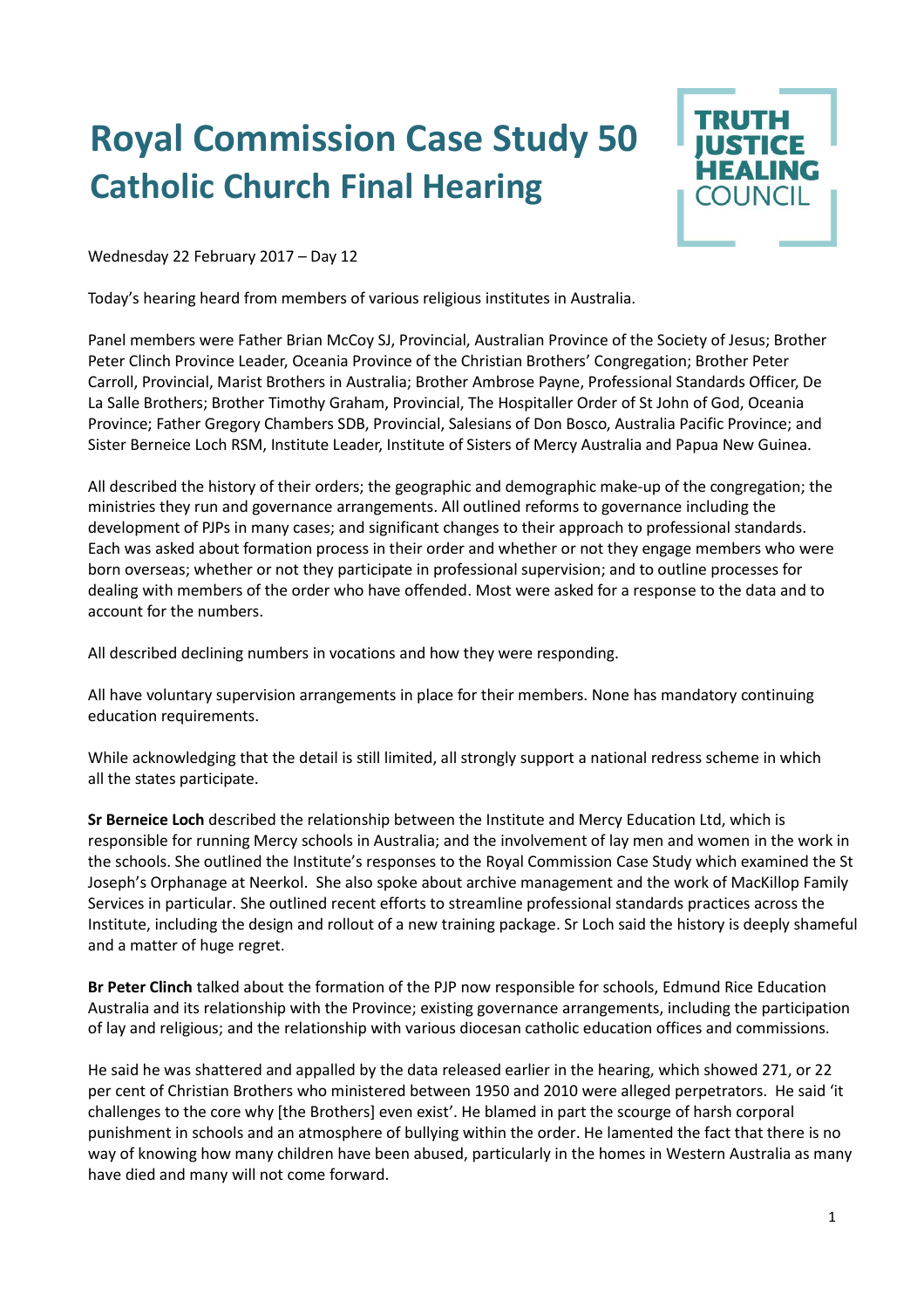Commissioner Fitzgerald questioned how countries like Australia and Ireland could deviate so completely from the founding charism of the order and whether or not there are measures in place to mitigate this institutional dysfunction in countries where the Christian Brothers have a growing presence, including Africa and India.

**Br Peter Carroll** said Marist Schools Australia manages and governs Marist schools. He described formation processes, which are now largely conducted overseas; and the voluntary supervision of brothers post final vows.

He talked about the governance structures and accountability measures in the order in Australia and overseas; the development underway of a Public Juridic Person; and he noted that the provincial will exist in Australia for the brothers only, but will have no governance or supervision of institutions or ministries.

He acknowledged the data shows 286 claims were made, amounting to 20.4 per cent of brothers alleged to have committed offences between 1950 and 2010 and he listed contributing factors including poor formation and training, including a sense of entitlement akin to clericalism; unprofessional administration; and a hierarchical model of decision-making. The Marist Brothers have commissioned research on what the factors were that led to the abuse. The final report is likely to be made publicly available.

**Br Ambrose Payne** said that welfare and education are now each separately incorporated. Principal ministry is YourTown, formerly BoysTown which provides employment and other services for young people, many of whom have challenging behaviours.

He said structural and cultural issues were at the core of offending in the order including secrecy, misplaced respect for privacy, an unnecessary emphasis on the value of confidentiality in leadership, a historical lack of theoretical underpinning for the work of BoysTown in the 1960s. He pointed to a lack of supervision of people in positions of power. He described structures in place since the Royal Commission started, including the establishment of a referral committee, a professional standards office and an external audit process. He said new candidates in Australia are few. He described policies for dealing with brothers convicted of abuse. He noted the difficulty of properly supervising brothers who are convicted of offences. In relation to brothers facing criminal proceedings, he said the order provides financial support up to the committal stage and counsel are retained to provide advice in relation to the provision of further financial assistance for the brother concerned.

**Br Timothy Graham** said there are 19 brothers in Australia aged over 70, many in aged care and that the order does not actively pursue candidates. SJOG is effectively winding down in Australia. He described the data, which indicated that 40.4 per cent of brothers were accused, as heartbreaking and said the brothers live with the shame every day. He said institutions that were working with people with challenging life issues, particularly before 1980s were very closed communities, which encouraged cultures that were not safe places. He said the increased involvement of lay people and women had brought cultural change and a plummeting of claims. He said poor selection of candidates and poor psychosexual analysis, poor training for difficult ministries all came together to create the catastrophies that happened.

Brothers worked with children with intellectual disabilities and behavioural problems in schools and intervention services. The brothers no longer run or auspice schools or services.

Regarding the treatment of offending brothers he said that keeping brothers in the order is best practice. 'It's our social responsibility to ensure offending brothers are supervised', he said.

**Fr Greg Chambers** said there are 77 Salesians in the Australia Pacific Province. They are involved in schools, parishes, and youth and retreat services. He described the governance arrangements for the schools, in parishes and in the Province and reporting obligations to Rome. He described the structures and accountability measures in place including in dioceses in which the order works. The data shows 22 percent of brothers in the order between 1950 and 2010 were alleged perpetrators. He described this as inexcusable especially given the